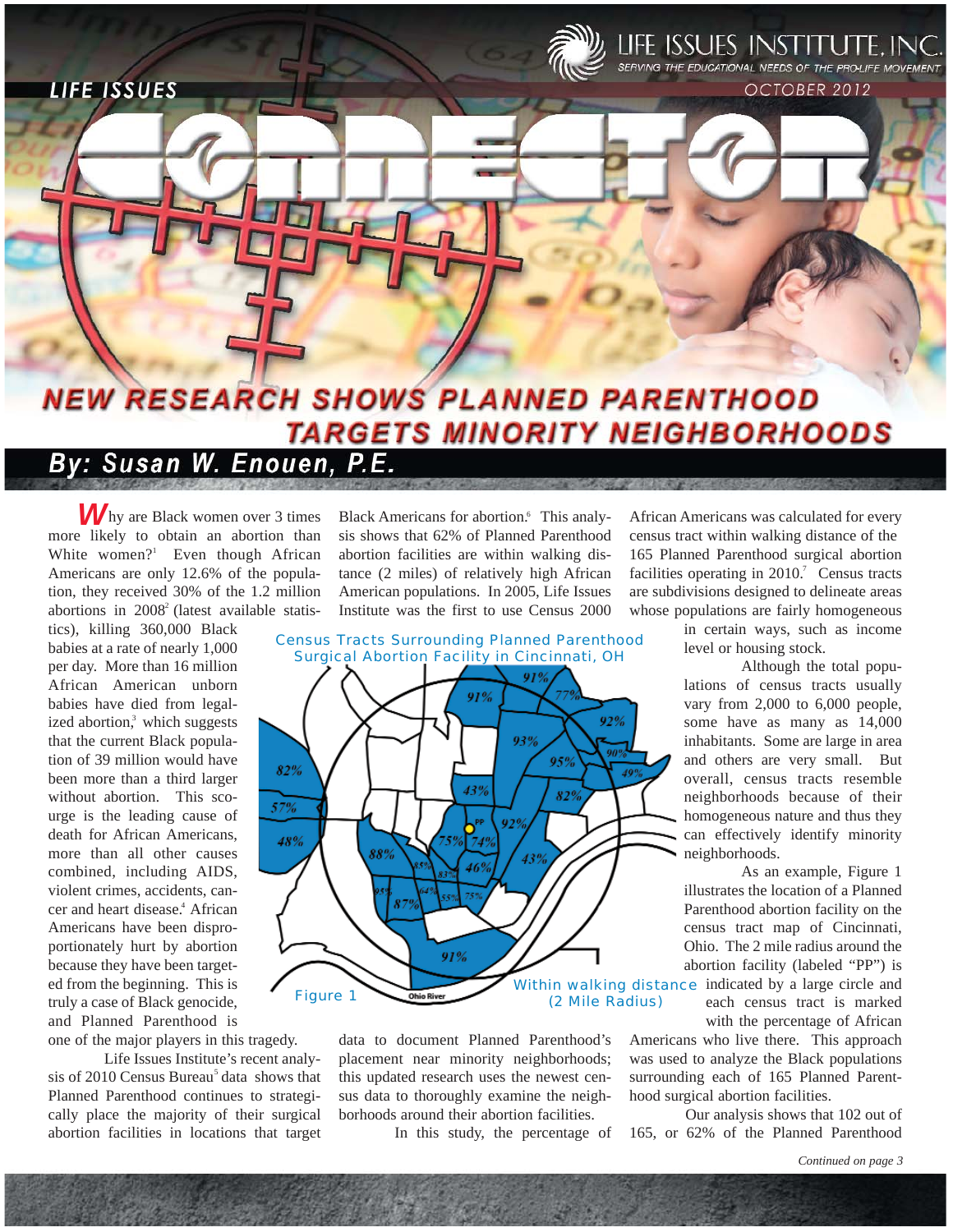### NEW RESEARCH SHOWS PLANNED PARENTHOOD TARGETS MINORITY NEIGHBORHOODS

abortion facilities are located in areas with relatively high African American populations, or in "targeted neighborhoods." An abortion facility is considered to be in a targeted neighborhood if at least one census tract within walking distance has an African American population that is at least 50%, or 1.5 times the percentage of the surrounding county.<sup>8</sup> The majority of targeted neighborhoods are composed of several census tracts with relatively high African American populations. In Figure 1, the targeted neighborhood of African Americans is represented by the blue census tracts, each of which have an African American population which is at least 1.5 times higher than the Hamilton County average of 25.7%.

When the 4 census tracts with the highest Black percentages in all of the 102 targeted neighborhoods were taken together, their average Black population was 44.8%, nearly **3 times higher** than the 15.6% average Black population of the 102 counties where they were located, and **3.5 times higher** than the national black population of 12.6%.

These census results reveal the extent of Planned Parenthood's purposeful presence near African American neighborhoods. But it doesn't stop there. Hispanic women also appear to be a target, as they are nearly twice as likely to obtain an abortion as White women.

#### An identical exami-

nation of the Census 2010 data for Hispanic or Latino populations shows 105 out of 165 or 64% of the Planned Parenthood abortion facilities were located within walking distance of relatively high Hispanic populations.<sup>9</sup> Using the same method as above, the 105 Hispanic targeted neighborhoods show a top 4 census tract average that is 45.0% Hispanic, which is more than double the 20.8% Hispanic average of the 105 counties and **2.7 times higher** than the national Hispanic population of 16.3%.

When looking at both minorities in combination, the data reveal that 79% of Planned Parenthood abortion facilities are located near **either** an African American **or** a Hispanic neighborhood and 45% are

placed so that they are within walking distance of **both** types of minority neighborhoods.

As an example, Figure 2 shows the census tracts surrounding a Planned Parenthood abortion mega-facility that opened as recently as 2010 in Houston, Texas. The census tracts in blue show the African American targeted neighborhood and indicate African American percentages; the census tracts in red show the Hispanic targeted neighborhood and indicate Hispanic percentages. This provides evidence that Planned Parenthood continues to choose locations that target minority communities.

One other important demographic



Census Tracts Surrounding Planned Parenthood abortions,<sup>10</sup> Planned Parent-*Surgical Abortion Facility in Houston, TX*

appears to be college-aged women (20-24 years), who receive 32% of all abortions. The data show that 124 out of 165 or 75% of Planned Parenthood abortion facilities are located within walking distance of at least one college campus. In fact, a common pattern for Planned Parenthood is a location that splits the difference between an African American neighborhood, a Hispanic neighborhood, and a college campus; 33% of their abortion facilities have a location that is clearly situated to be within walking distance of all three demographics. Their proximity to these targets is clearly intentional, because 88% of their abortion facilities are located near at least one of these demographics.

Interestingly, in the cities that have targeted neighborhoods, Planned Parenthood tends to place their facilities in census tracts that have relatively low minority populations, even though they are adjacent to census tracts with relatively high minority populations. The Planned Parenthood abortion facility census tracts have an average African American percentage of only 22.2% and a Hispanic average percentage of 27.1%, significantly lower than the averages of the targeted neighborhoods' top 4 census tracts, 44.8% and 45.0%, respectively.

This makes perfect sense. Although there is no doubt that Planned

Parenthood considers many factors when choosing the placement of an abortion facility, it would seem reasonable that visibility, bus lines and a location that provides an impression of medical respectability would be of primary concern, thus suggesting a less residential area.

It is also likely that Planned Parenthood prefers to be in the daily traveling vicinity of a minority neighborhood, but not in the middle of one. This allows for a familiar but "professional" distance. As a type of "community center," they can provide birth control to the surrounding neighborhoods and build relationships with the women. Then, when the birth control fails, as it has for 54% of women who have

hood is perfectly positioned to provide abortions to these

women in crisis, solving their "problem" for a nice profit.

*Continued on page 6*



1821 W. Galbraith Rd., Cincinnati, OH 45239 Phone: 513.729.3600 E-mail: info@lifeissues.org · www.lifeissues.org President & Publisher J.C. Willke, MD Editor in Chief **Bradley Mattes** Editor **Heather Gims** Design Kevin Shelton The official quarterly publication of Life Issues Institute. Vol. 21 Number 2 Subscription \$25. Life Issues Institute, Inc. 2012

*Articles may be reproduced with acknowledgment of their source.*